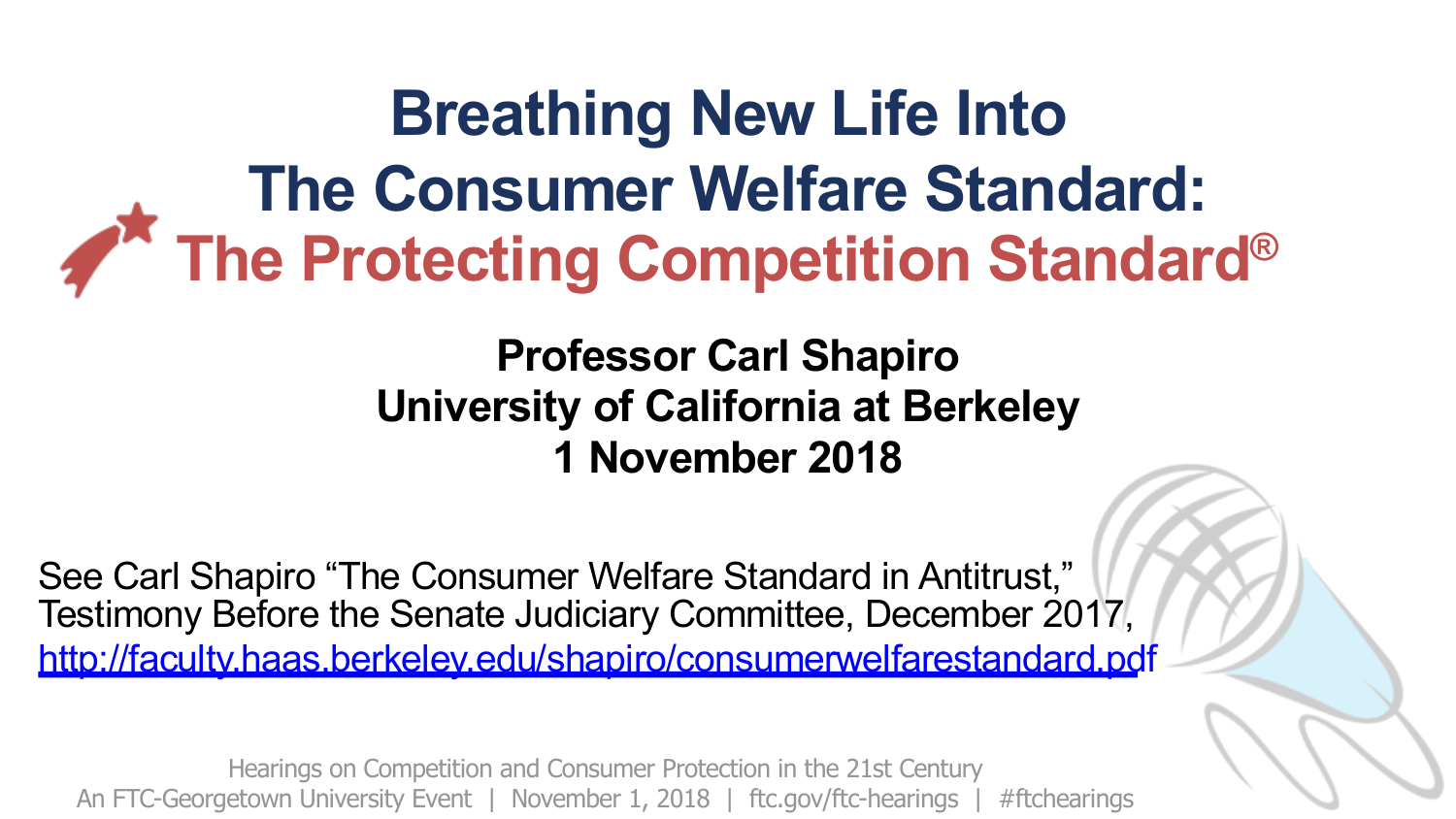### **The Protecting Competition Standard® [The Consumer Welfare Standard Done Right With Better Name]**

**A business practice is judged to be anti-competitive if it harms trading parties on the other side of the market as a result of disrupting the competitive process.**

- Ø **In many cases, those "trading parties" are consumers.**
- Ø **In other cases, those "trading parties" are business customers.**
- Ø **In some cases, those trading parties" are suppliers, such as farmers or workers.**

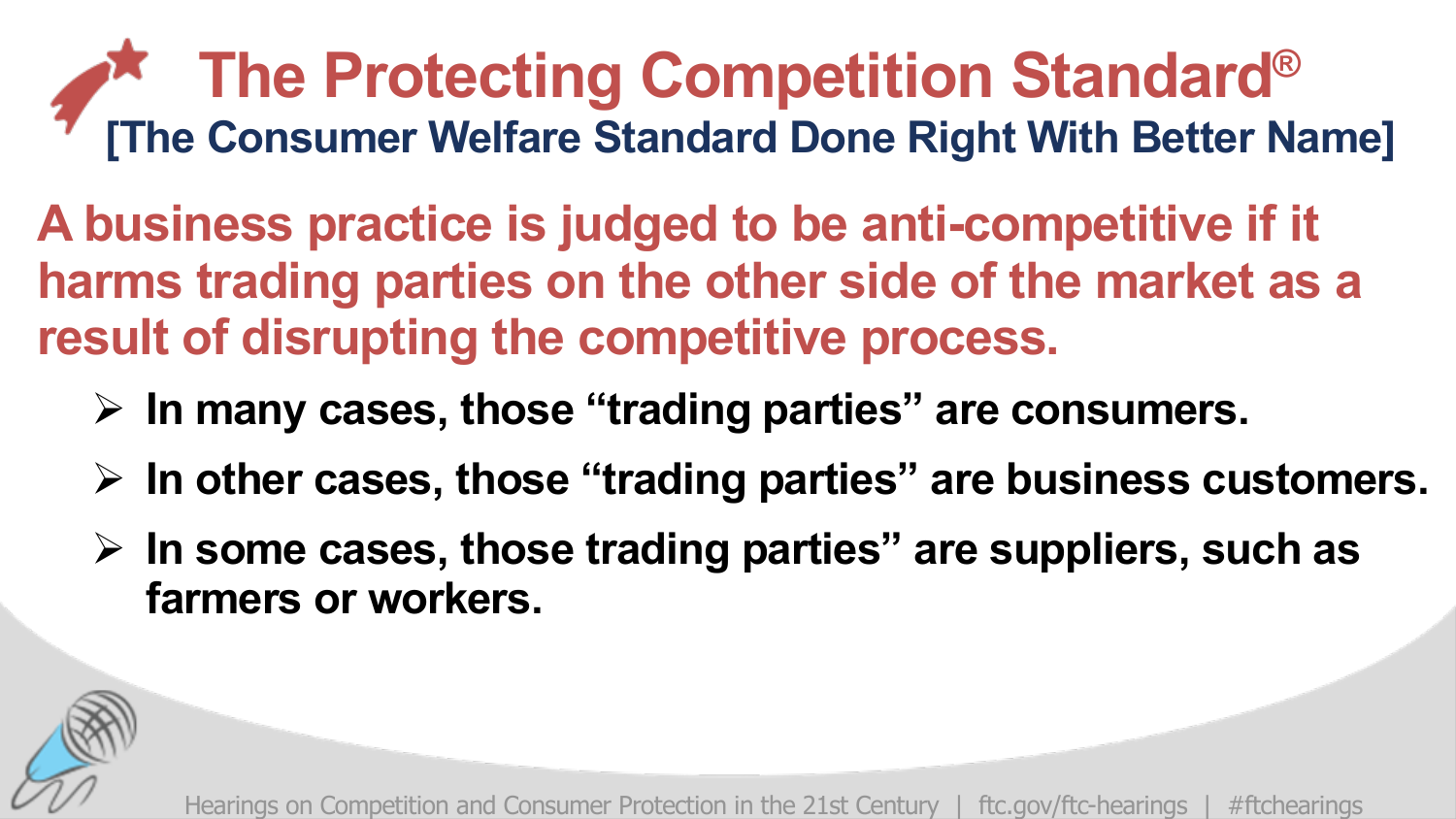# **Protecting Competition: The Sole Goal of Antitrust Law & Policy**

**Protecting Competition Means Safeguarding the Competitive Process**

- Ø **Antitrust Accepts the Outcomes Resulting from Legitimate Competition**
- Ø **Sector-Specific Regulation Needed if Outcomes Are Seen as Unacceptable**
- **Effective Competition in Turn Promotes Some Social Goals**
	- Ø **Reducing Corruption; Reducing Inequality; Economic Growth**
- **Effective Competition May or May Not Promote Other Social Goals**
	- Ø **Preserving Small & Local Businesses; Clean Environment; Worker Safety**

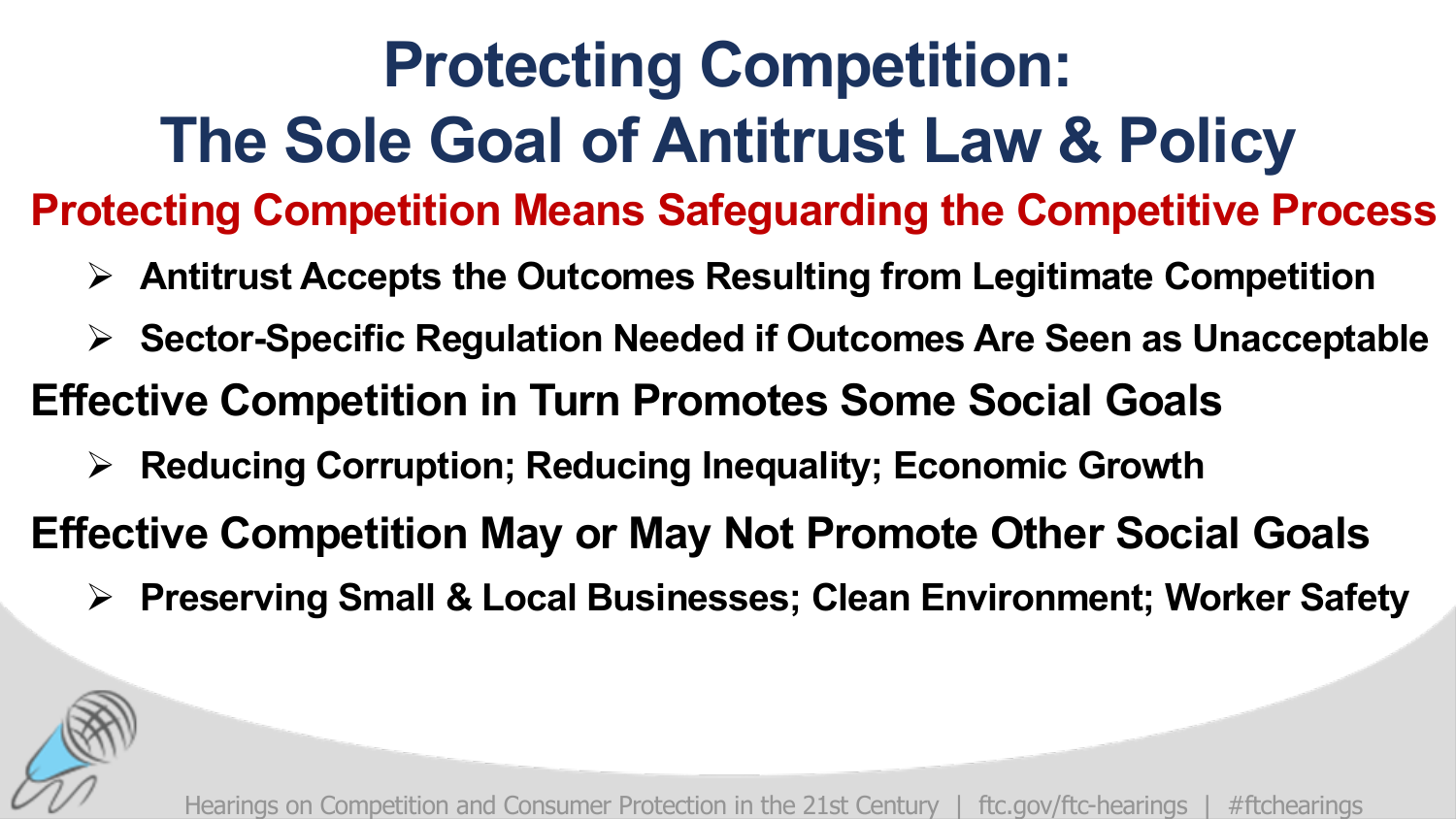### **Structuring the Antitrust Inquiry**

**Ask Whether Harm to Trading Parties Has Resulted From a Challenged Practice that Disrupts the Competitive Process**

- Ø **Protecting Competition, Not Competitors**
- Ø **Protecting Competition Does Not Mean "Big is Bad"**

#### **Gives Coherence to Antitrust Law & Economics**

- Ø **Many Business Practices Commonly Harm Rivals By Putting Them Under Additional Competitive Pressure Without Disrupting the Competitive Process**
- Ø **Example: Introducing New and Improved Products**

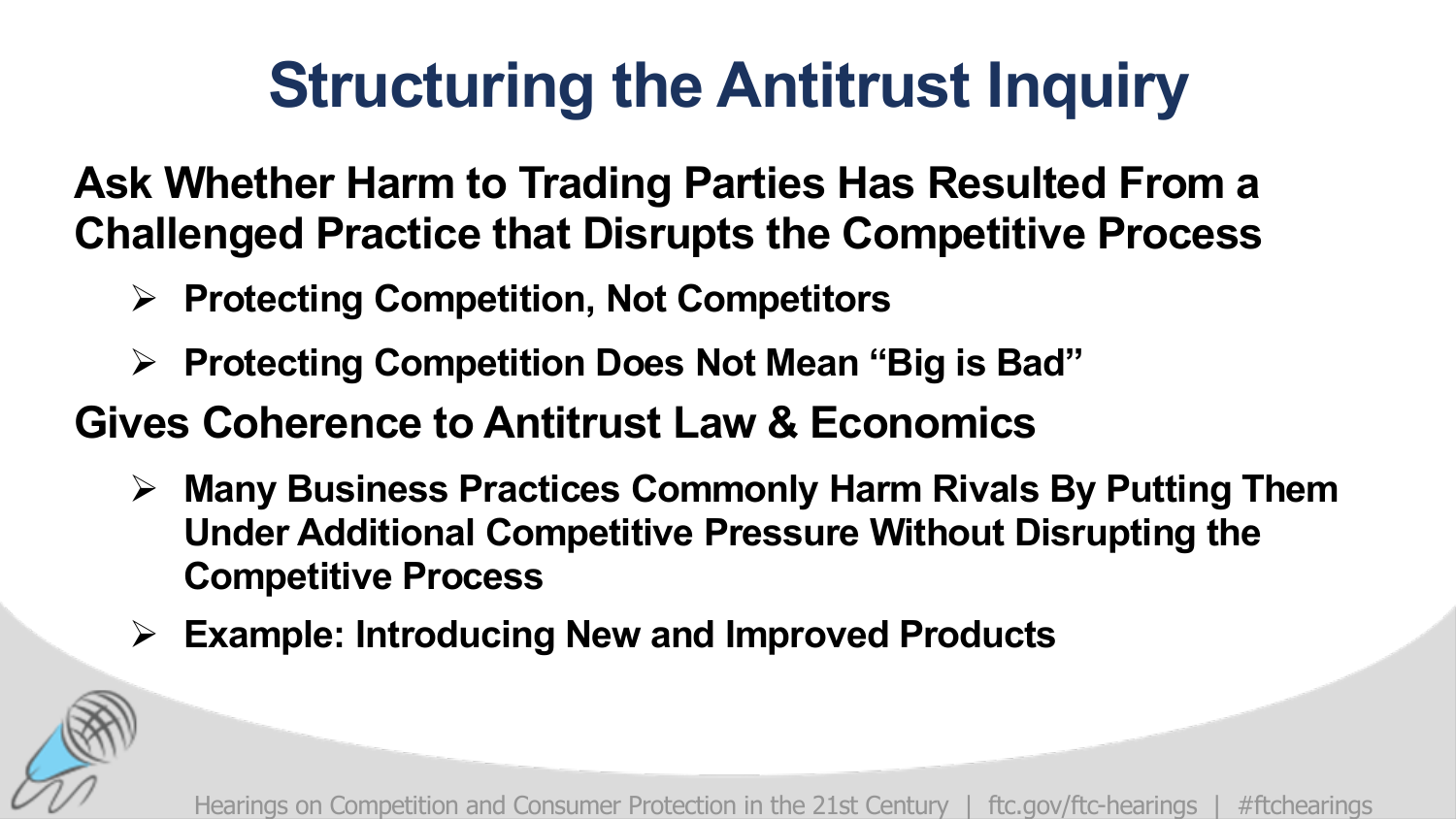# **Examining Impact on Trading Parties Helps Distinguish Bad from Good**

#### **Horizontal and Vertical Agreements**

- Ø **Horizontal: Price Fixing vs. Standard Setting**
- Ø **Vertical: Inter-Brand Exclusion vs. Intra-Brand Distribution Strategy**

### **Horizontal Mergers**

Ø **Loss of Head-to-Head Competition vs. Synergies**

### **Unilateral Conduct**

Ø **Boundary Between Predatory Pricing and Aggressive Pricing**

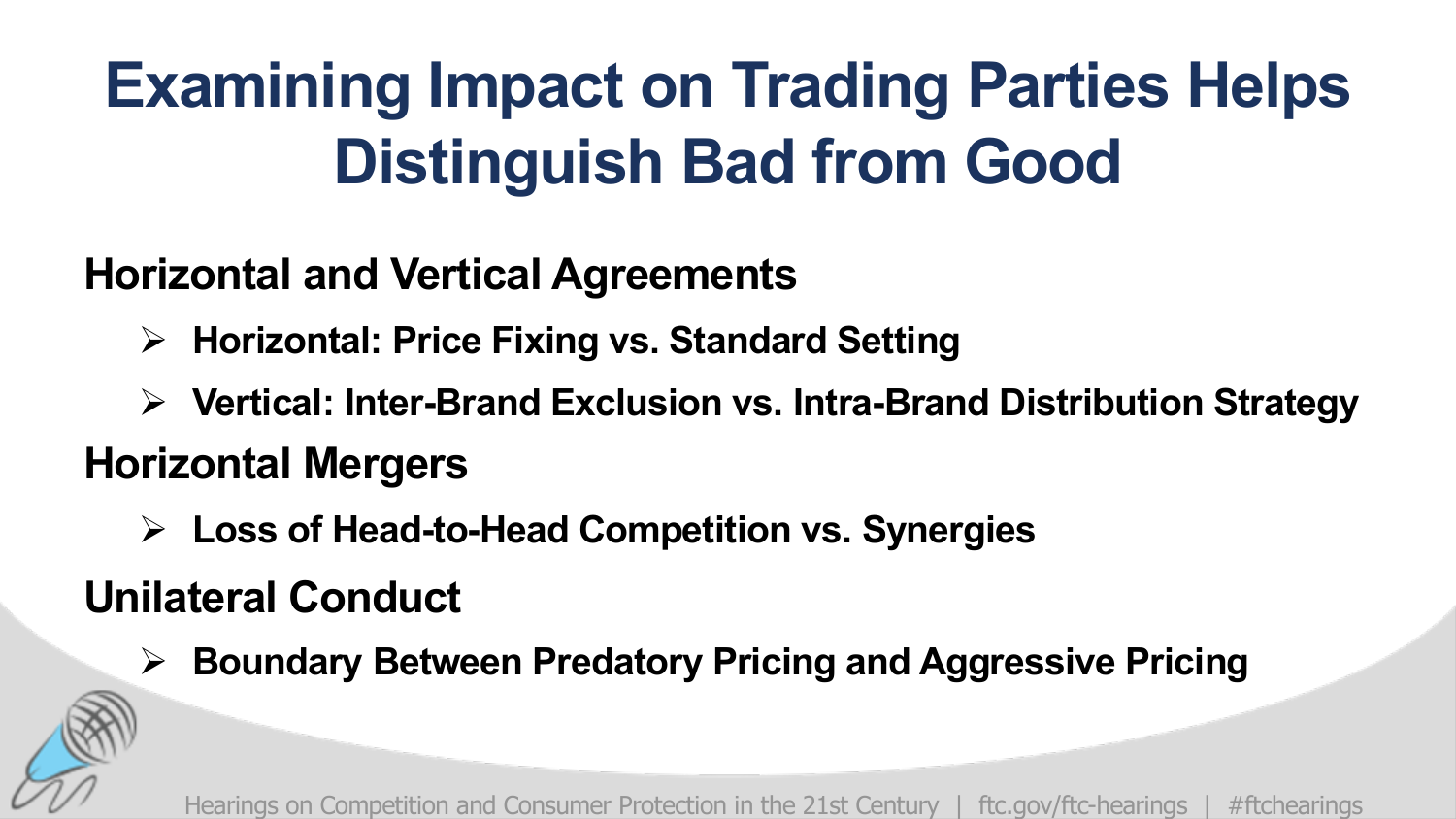### **Attacks on the Consumer Welfare Standard**

#### **Some Criticisms Are Simply Based on Misconceptions**

- Ø **NOT Just About Price: All Impacts on Trading Parties Count**
- Ø **NOT Just About Short-Run: Innovation & Long-Run Count**
- Ø **NOT Ignoring Suppliers: All Trading Parties Count**

#### **Some Criticisms Relate to Excessive Burdens of Proof on Plaintiffs**

Ø **Presumptions and Burdens Can and Should Be Adjusted Using the Protecting Competition Standard®**

#### **Some Populist Attacks Simply Miss the Mark**

Ø **Suggestion That Virtually All Antitrust Lawyers and Economists Have Been Hypnotized or Blinded by Robert Bork is Nonsense** 

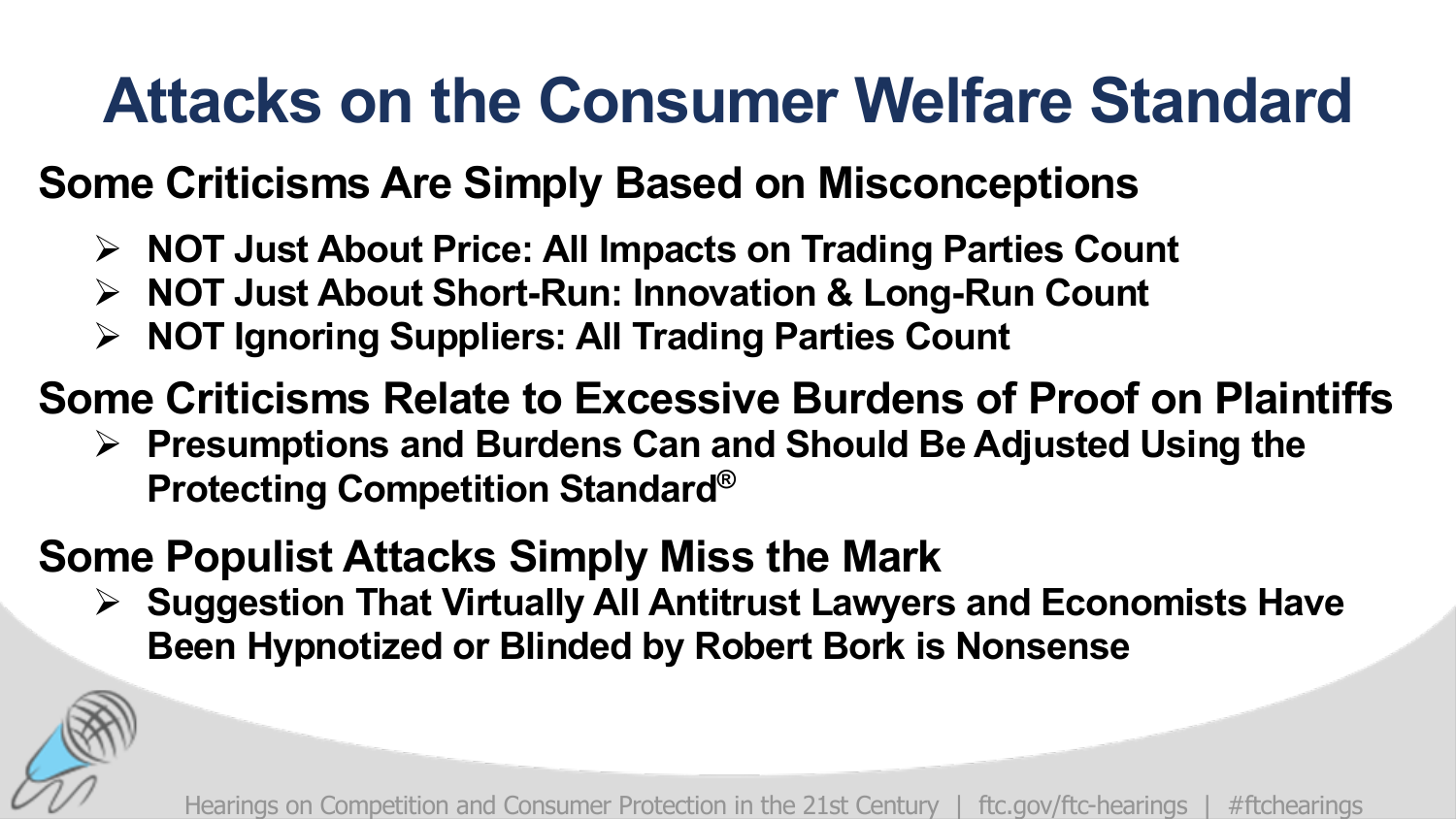### **Do Not Confuse the Protecting Competition Standard® With Weak Antitrust Enforcement**

- **Widespread Consensus that Antitrust Law in the 1960s Was Not Well Grounded in Business Reality or Economics**
- **Necessary Corrections Were Made Based on Economic Learning**
- **Courts Overshot, Imposing Excessive Burdens on Antitrust Plaintiffs**
	- Ø **General Belief that Markets Self-Correct Not Warranted; Error-Cost Errors**
- **Today We Can Restore Balance & Reinvigorate Antitrust Enforcement Using the Protecting Competition Standard®**

**Economics is Fundamental to Antitrust, Not a Defense Tool**

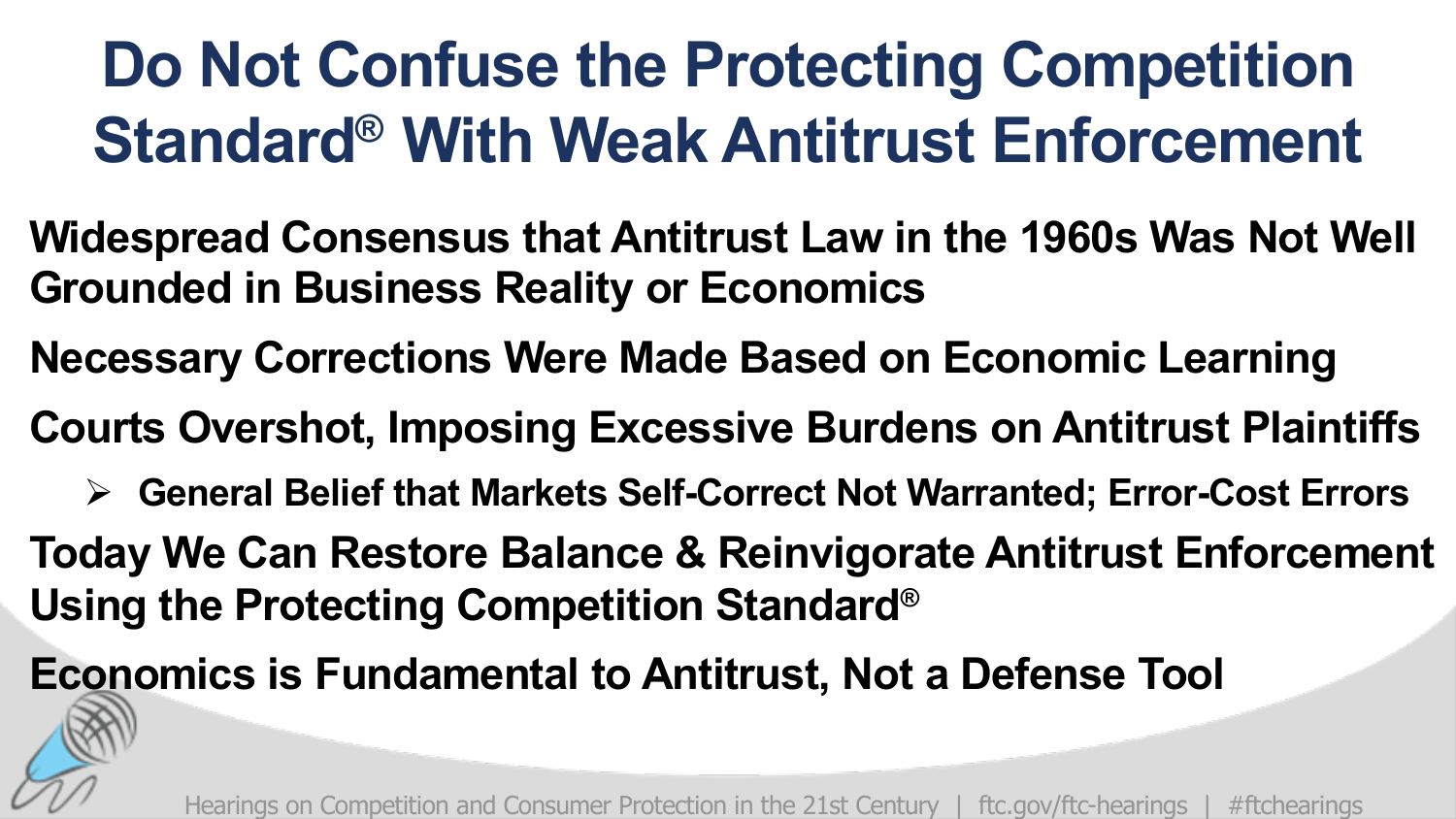## **Protecting Competition in the 21st Century**

#### **Globalization and Technological Advances Have Fueled Economies of Scale & Network Effects in Many Industries**

- Ø **Firm Size and Market Concentration Have Grown**
- Ø **"Superstar Firms" Are Highly Efficient**

#### **As a Result, We Need Antitrust Enforcement Now More Than Ever**

- Ø **The Dangers of Horizontal Agreements Have Grown**
- Ø **The Dangers of Exclusionary Conduct Have Grown**
- Ø **The Dangers from Horizontal & Vertical Mergers Have Grown**
- Ø **True Whether or Not Antitrust Has Been Too Lax in the Past**

#### **FTC Should Focus on How to Strengthen Antitrust Enforcement Using the Protecting Competition Standard®**